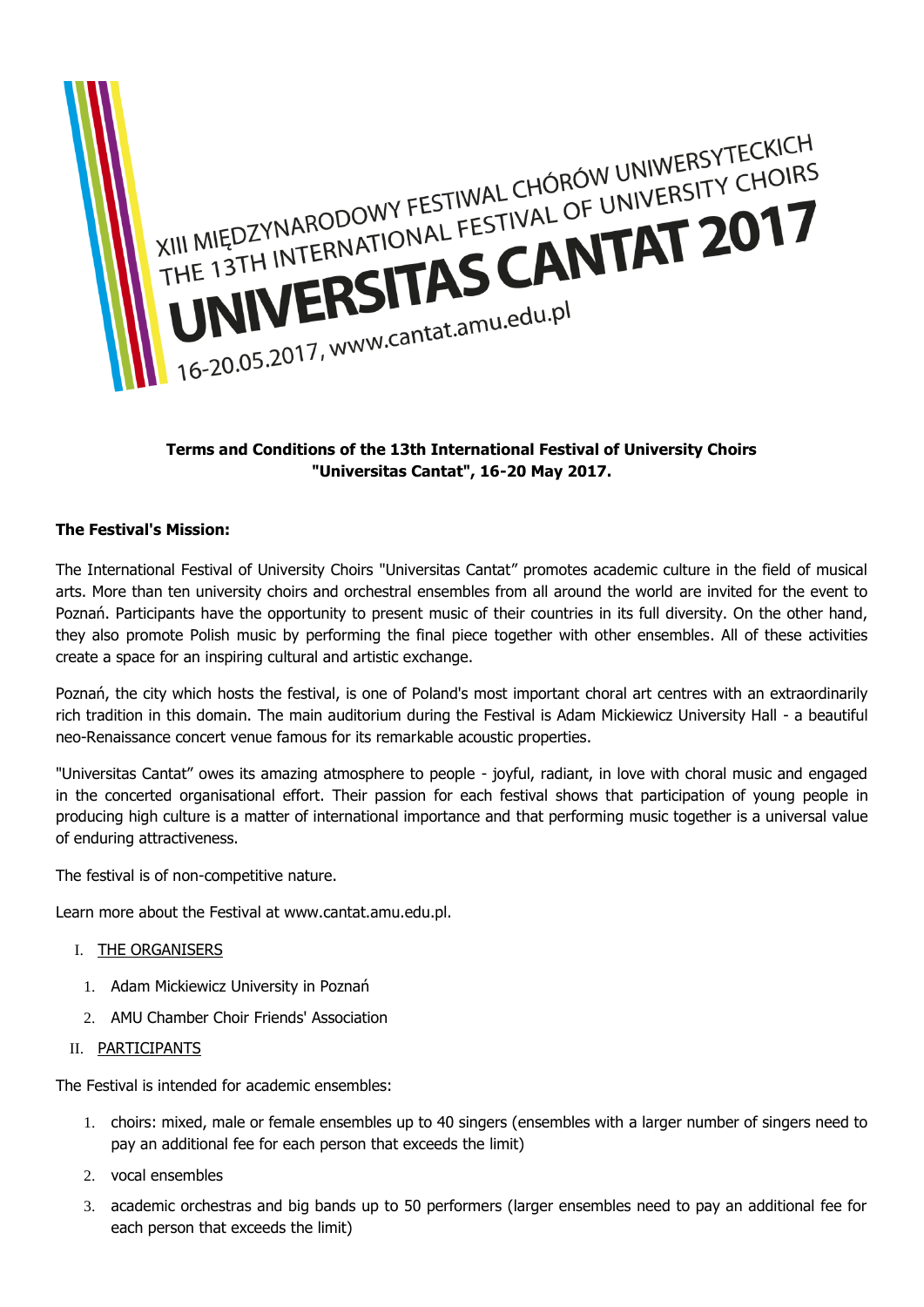#### III. DATE OF THE EVENT

The 13th International Festival of University Choirs "Universitas Cantat" will be held in Poznań, **16-20 May 2017.**

#### IV. FESTIVAL CONCERTS

Festival ensembles must participate in three concerts:

- 1. Gala Concert in the UAM Hall (half-recital, 20 minutes)
	- the programme must predominantly consist of pieces written by composers from the ensemble's home country, pieces that belong to the musical traditional of the ensemble's home country or compositions in a musical idiom that the ensemble specialises in.
- 2. Concert in the Wielkopolska province (cultural centres, churches, etc.) recital (40-60 minutes):
	- The ensemble may present a programme of its own choice, provided that it is suitable for the intended concert venue.
- 3. Final Concert in the AMU Hall:
	- a performance of one piece of the ensemble's choice (3 minutes),
	- joint performance of the FINAL PIECE (the score will be sent to the ensemble after their application has been accepted).

## V. THE FINAL PIECE

- 1. A musical work composed specially for "Universitas Cantat".
- 2. The final piece traditionally has its world premiere during the FINAL CONCERT.
- 3. The score of the final piece will be sent to the participating ensembles two to three months before the Festival by e-mail.
- 4. The choirs participating in the Festival are obliged to join rehearsals for the final piece according to the schedule.
- 5. **The participating choir undertakes to practice the final piece with diligence in advance of the Festival and to take part in the Festival rehearsals with other choirs. The Festival Director reserves the right to assess the level at which the choirs have mastered the final piece. Failure to meet the requirements regarding preparation for the final piece may result in exclusion from the Festival.**

## VI. COSTS

- 1. The ensembles must cover their transportation costs, including:
	- costs of travel to and from Poznań.
	- during the Festival: costs of transportation to and from the venues of concerts in Wielkopolska (no more than 70 km from Poznań).
	- parking fees, when they apply.
	- public transport fees in Poznań, if need be.
- 2. Ensembles using air or railway transport may request assistance from Festival organisers in hiring a coach (transfer to the hostel and to the venue of the Concert in Wielkopolska)
- 3. The registration fee is respectively:

| for Polish choirs and orchestras:  | PLN 100 / person. |
|------------------------------------|-------------------|
| for foreign choirs and orchestras: | EUR 30 /person.   |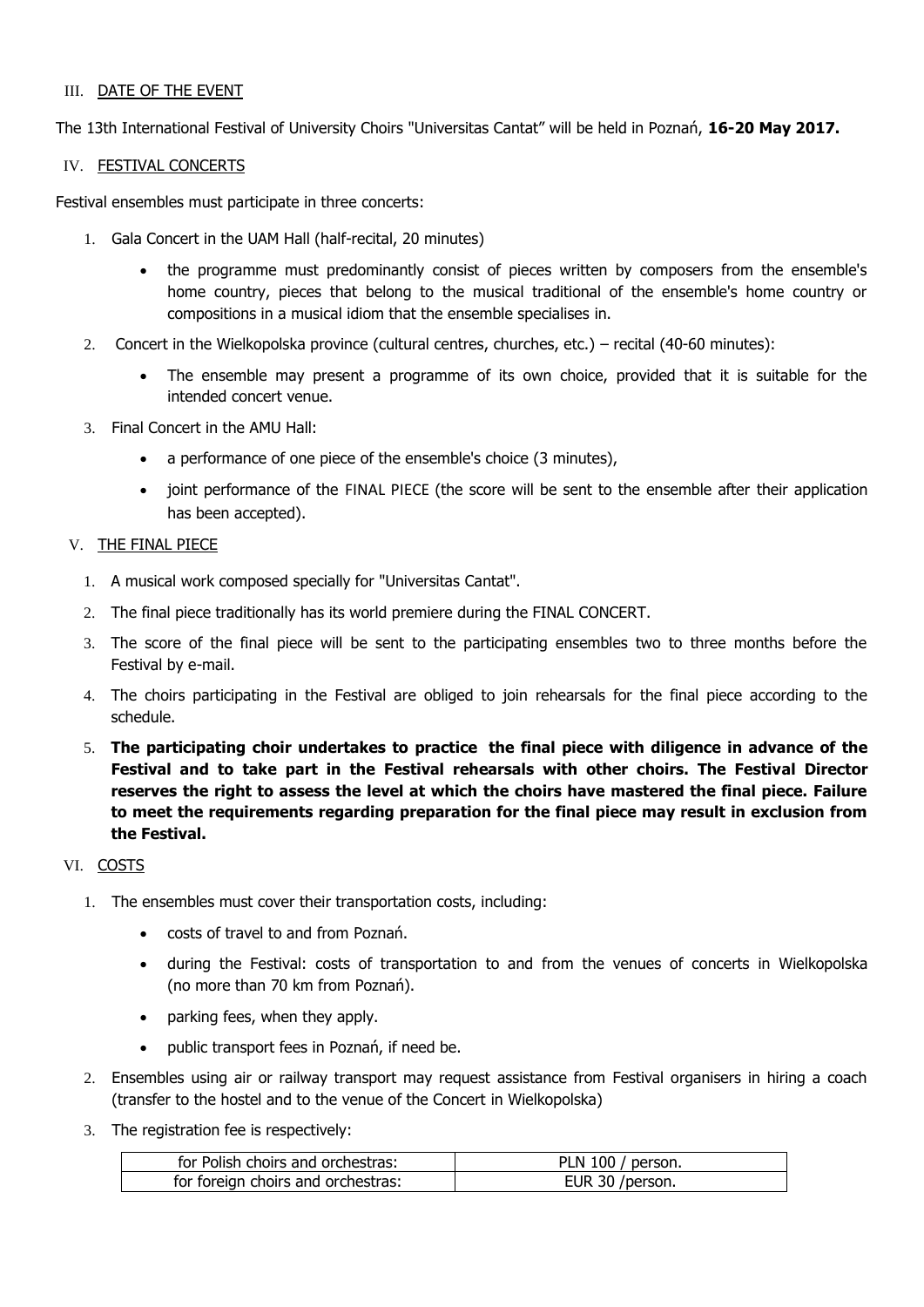- 4. ATTENTION: Cancellation of participation after 15 February 2017 will not cause a refund of the registration fee.
- 5. Failure to pay the registration fee by 15 February 2017 (unless agreed with the organisers) shall be equivalent to withdrawing from participation in the Festival.
- 6. Ensembles are solely responsible for purchasing health insurance, accident insurance and other types of insurance.
- 7. The organisers shall not be held responsible for any illegal performance of music (due to copyright infringement) and for actions undertaken by copyright collectives due to such an incident.
- **8. Additional persons (exceeding the limit of 40 persons for choirs and 50 for orchestras) shall pay a total fee of EUR 150/ PLN 600 which includes the registration fee, accommodation and board.**

## VII. ACCOMMODATION

- 1. We provide FREE ACCOMMODATION (youth hostel/student dormitory standard) to a maximum number of 40 ensemble members (including the conductor and the drivers) from 15 to 21 May (foreign ensembles) and from 16 to 21 May (Polish ensembles).
- 2. The prices for extending stay are presented in the table:

|                                                                                                                                                                                                  | Vocal ensembles up to 40 members | orchestras up to 50 members  |  |  |  |
|--------------------------------------------------------------------------------------------------------------------------------------------------------------------------------------------------|----------------------------------|------------------------------|--|--|--|
| hostel accommodation                                                                                                                                                                             | <b>No additional charges</b>     | <b>No additional charges</b> |  |  |  |
| each additional night of stay                                                                                                                                                                    | PLN 80 / EUR 20 per person       |                              |  |  |  |
| At the ensemble's request, the Festival Office may upgrade the accommodation standard, which requires a surcharge<br>to the registration fee. Details may be consulted with the Festival Office. |                                  |                              |  |  |  |

#### **Polish ensembles:**

- Arrival on Tuesday, 16 May (the first meal is breakfast on Wednesday morning, 17 May)
- Departure on Sunday, 21 May, after breakfast.

#### **Foreign ensembles:**

- Arrival on Monday, 15 May (the first meal is breakfast on Tuesday, 16 May),
- Departure on Sunday, 21 May, after breakfast.

## **At the ensemble's request, the Festival Office will provide assistance in extending their stay in Poznań.**

#### VIII. BOARD

The organisers provide two meals FREE OF CHARGE every day throughout the whole Festival: breakfast and lunch/dinner. In addition, the registration fee covers the costs of dinner on the day of the Final Concert as part of the Festival closing event.

|                            | 16 May       | <b>Tuesday</b>   | 17 May<br>Wednesday |              |   | 18 May<br><b>Thursday</b> |                           | 19 May<br><b>Friday</b> |              | 20 May<br><b>Saturday</b> |                   | 21 May<br><b>Sunday</b> |
|----------------------------|--------------|------------------|---------------------|--------------|---|---------------------------|---------------------------|-------------------------|--------------|---------------------------|-------------------|-------------------------|
|                            | в            |                  | в                   |              | в |                           | в                         |                         | в            |                           | D                 | в                       |
| <b>Polish</b><br>ensembles |              |                  | $\lambda$           | $\checkmark$ | Χ |                           | $\checkmark$<br>$\lambda$ | X                       | Χ            | $\check{ }$<br>∧          | $\checkmark$<br>∧ |                         |
| Foreign<br>ensembles       | $\checkmark$ | $\mathbf v$<br>⋏ |                     | $\mathbf v$  | v |                           | v<br>↗                    | v                       | $\checkmark$ | v                         | Λ                 |                         |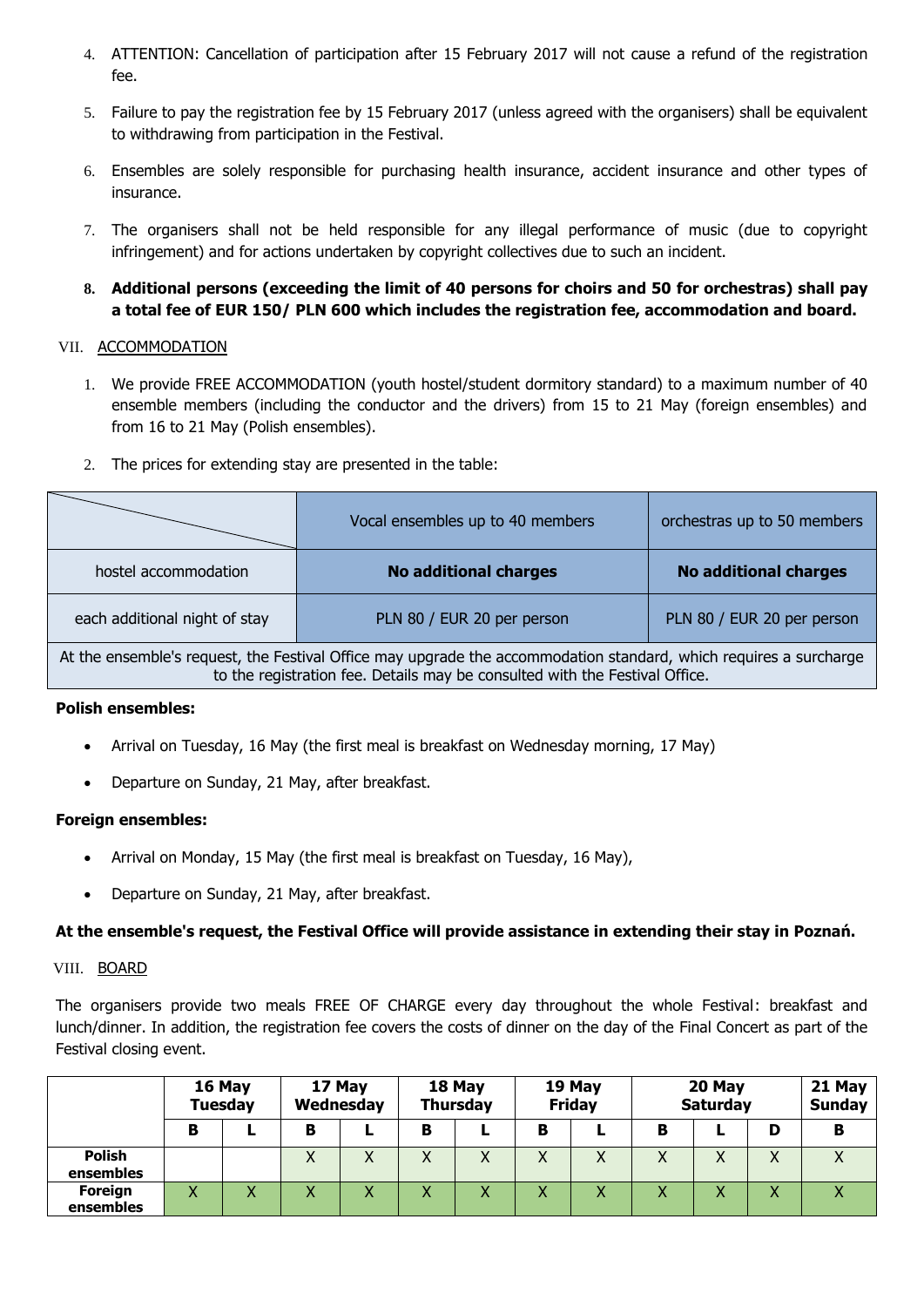#### IX. FESTIVAL EVENTS

- 1. During the Festival, participants will have the opportunity to get to know each other in the Festival club (details will be provided further into the organisation process)
- 2. Conductors are encouraged to exchange their artistic experiences.
- 3. Meeting of ensemble representatives (conductors and choir managers) with the AMU Rector.

#### X. ADDITIONAL INFORMATION

- 1. The organisers have an unlimited right to register and broadcast without payment the performances of the participating ensembles, in whole or in part, and otherwise dispose of any recording of any such performance in any manner that they see fit.
- 2. The organisers offers Festival materials: programmes, posters, badges, etc.
- 3. The Festival offers assistance to foreign ensembles in organising a longer concert tour in Poland.

#### XI. RULES OF APPLICATION:

- 1. By submitting the application form, the ensembles agree to the Terms and Conditions of the Festival.
- 2. The organisers of "Universitas Cantat" recruit ensembles on the basis of submitted application forms with attachments (including recordings), ensuring a high level of performance at the Festival.
- 3. Deadlines

| Date                   | Required action                                                                                                                                                                                                                                                                                                                                                                                                                                                                       |
|------------------------|---------------------------------------------------------------------------------------------------------------------------------------------------------------------------------------------------------------------------------------------------------------------------------------------------------------------------------------------------------------------------------------------------------------------------------------------------------------------------------------|
| by 1 December<br>2016  | Deadline for submitting the application form with attachments.<br>1. <b>APPLICATION FORM</b> available for download<br><b>ATTACHEMENTS:</b><br>2.<br>recordings: three diverse pieces from the last two years.<br>the ensemble's photograph in a minimal resolution of 500 x 500 pixels, 300 DPI.<br>PDF scores of all pieces from concert programmes submitted by the ensemble.                                                                                                      |
| by 5 January<br>2017   | Application procedure results announced.                                                                                                                                                                                                                                                                                                                                                                                                                                              |
| by 15 February<br>2017 | Deadline for withdrawing from the Festival by sending a written resignation to the Festival<br>Secretary (may be also submitted electronically).                                                                                                                                                                                                                                                                                                                                      |
| by 15 February<br>2017 | Deadline for payment of the registration fee.<br>Bank account number<br>Payments in euro: IBAN: PL 44 1240 6609 1978 0010 4746 2792<br>SWIFT: PKO PL PW<br>Payments in Polish zloty: 87 1240 6609 1111 0010 4746 2688<br>Recipient:<br>Stowarzyszenie Przyjaciół Chóru Kameralnego UAM AMU Chamber Choir Friends' Association<br>ul. Literacka 181<br>60-461 Poznań, Poland<br>Details of payment:<br>opłata wpisowa Universitas Cantat 2017/registration fee Universitas Cantat 2017 |
| by 1 April 2017        | Ensembles may submit changes to the programmes and send files for printing.                                                                                                                                                                                                                                                                                                                                                                                                           |